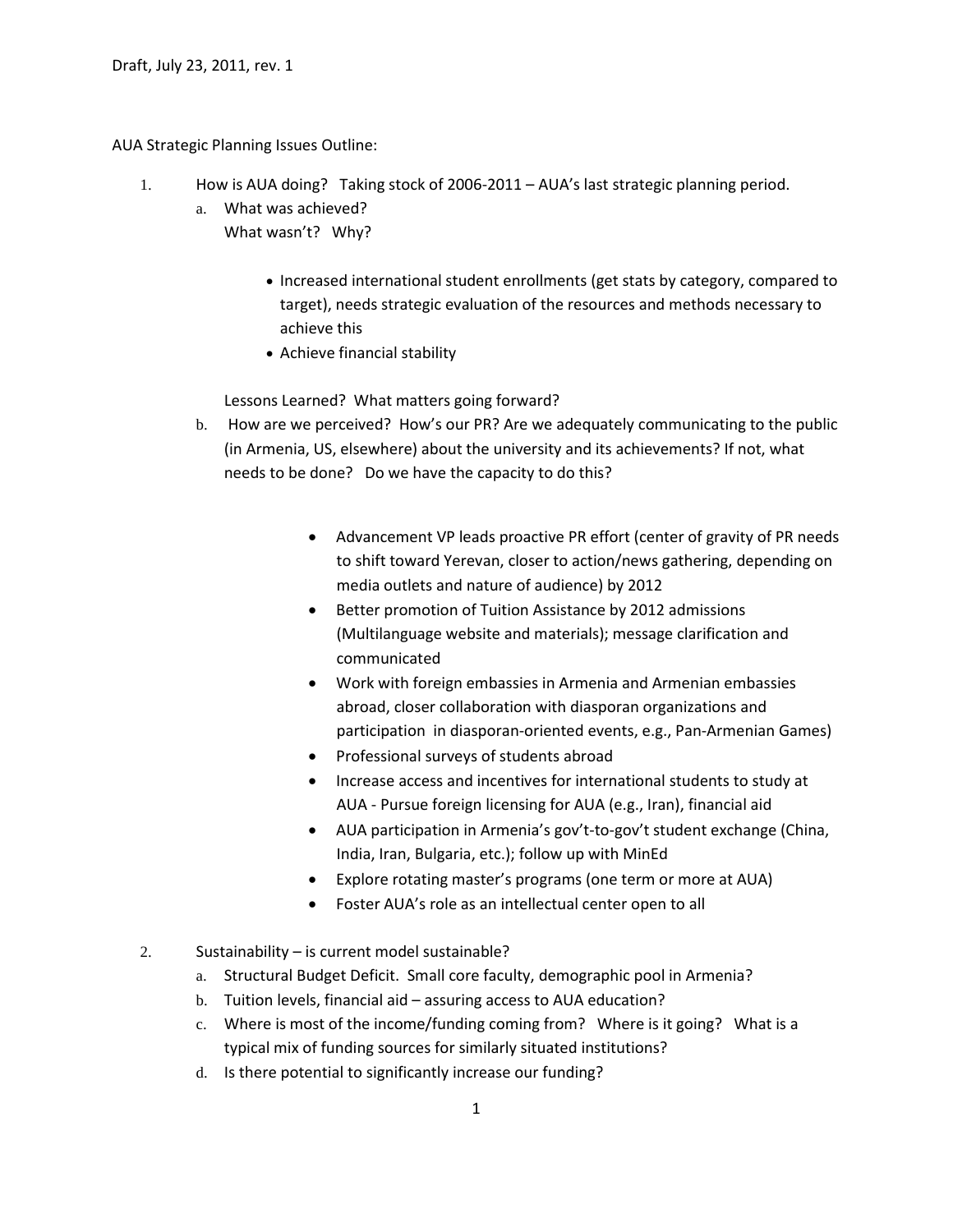- Capital Campaign \$25-50 mil by  $25<sup>th</sup>$  anniversary (2016-17) decide on precise goal 2013,
- Cultivate alumni giving, aim for a releatively high participation by 2016, institutionalize alumni relations
- Diversify donor base (geographic, levels of donation)
- Optimize tuition structure, differential tuition, Enough international tuition, housing/living assistance
- Restructure fundraising (currently underway) (crossreference)
- Increase student enrollment Undergraduate program, by 2013, explore Ph.D. , additional MA programs, international student recruitmentDiversity and enhance revenue sources and investments alternative endowment management (investments) and business ventures (including rentals)
- Earned income (e.g. commercialization of IP, other services) (cross-reference)
- Foundation and government assistance (e.g., USG for U-grad)
- Diversify educational programs (reduce barriers Academic Programs to develop revenue generating courses, and improve incentives/cost model for collaboration between Academic Programs and Extension, )
- 3. Impact is the current model the most bang for the buck short and long-term, given our mission?
	- a. Is AUA's current range of activities (master's programs and research) a good use of the resources currently and potentially available for AUA?
	- b. What's fixed, what's adaptable in the short and long runs?
		- More impact possible given current resources
		- Role model/passive influence on educational system, explore how to have more direct impact and interaction, e.g., prof-to-prof collaboration, joint activities
		- Alumni recognition (prerequisite for alumni giving), give AUA alumns life-time e-mail accounts
- 4. Stakeholders who are AUA's stakeholders?
	- a. which stakeholders take priority?
	- b. Stakeholder interests, needs: students, faculty, staff, alumni, parents, public sector, private sector, other educational institutions in Armenia, UC system, donors, research funders, local, regional, global stakeholders
		- Conduct further evaluation and consolidate data on needs of stakeholders (start with students (domestic and international), applicants and private sector)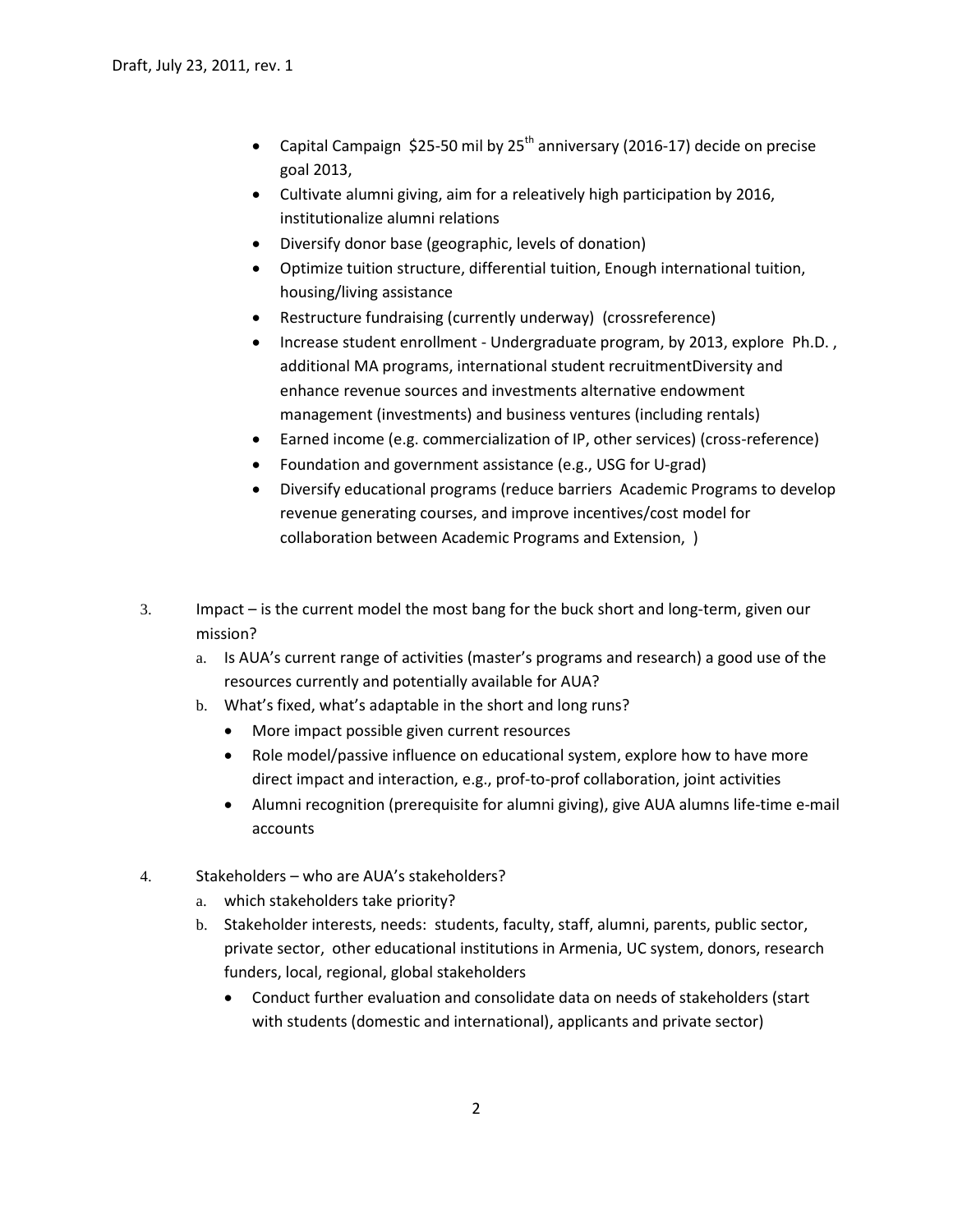- Applicants streamline admissions process, reduce access barriers to admission, consolidation of sources of admissions information (admissions cost rebates subsidize test fees, prep courses)
- User-friendly web-site, trilingual (English, Armenian, Russian) (cross-reference)
- Public-Private Partnerships government, private sector scholarship, sponsorship of courses and degrees, internship, alumni involvement in securing scholarships/postgraduate employment (cross-reference)
- 5. Competition/Collaboration what institutions are AUA's competitors? What institutions does AUA collaborate with? How are these likely to change in the next decade?
	- Ongoing study dissemination within university new regional and global competitors
	- Identify desirable spheres and partners for collaboration and complementary activity, and modes of collaboration (emphasis on direct peer-to-peer collaboration) (CR), (e.g., universities, research institutes, collaboration with industrial associations and multinationals)
	- Assure capacity to effectively communicate AUA's competitive advantages
	- Further cultivate joint academic and R&D programs with leading academic and research institutions, and private sector in Armenia and abroad
- 6. Master's Programs next round of Self-Studies 2012-2015.
	- a. Are the master's programs still well-aligned with the needs of AUA's stakeholders? Is there sufficient demand?
	- b. Should they be expected to cover their "costs"? Are they sustainable? If not, how can they be made sustainable? Increase students, endowments, research overhead, reduced costs/increased efficiency of educational programs?
	- c. Should programs be expanded, redesigned, phased out, new programs introduced? What criteria? What timeline for making these decisions?
		- Needs assessment on alignment of curricula/degrees/certificateswith market needs
		- Improve relations and reputation of programs among relevant stakeholders
		- Cross-registration between programs
		- Review degree programs and missions in light of evolving conditions in Armenia, esp. needs specialization, tracking
		- Focus on nexus between national and global areas of academic excellence to build AUA brand
		- Act on Self-Study Audit findings to improve Extension's impact on AUA brand and role in attracting students, including coordination with Academic Programs, resident director, oversight and quality control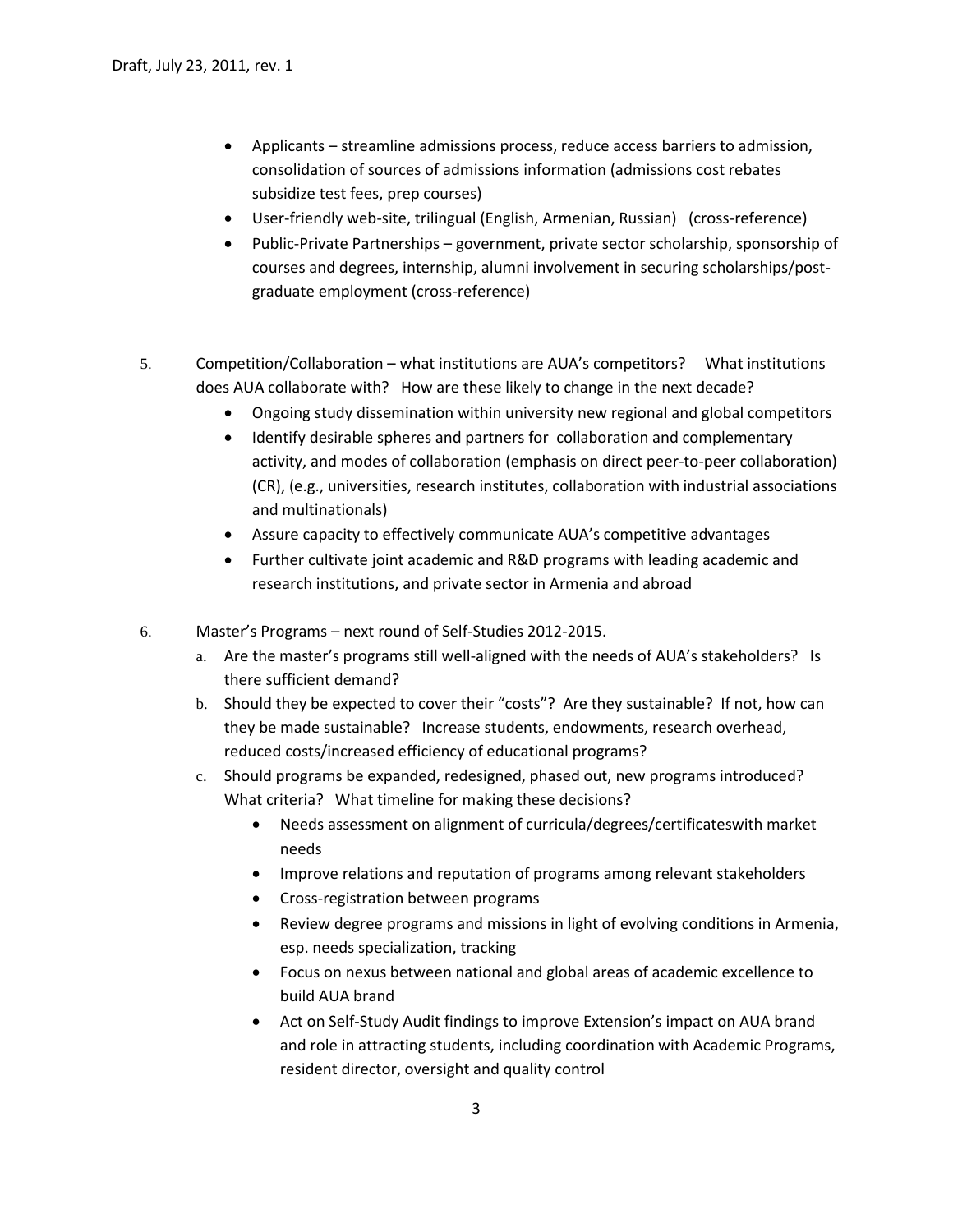- Improve promotion of continuing and part-time education opportunities (e.g., certificates, non-degree status, refresher)
- Additional Master's Programs MA in Economics in conjunction with Central Bank Research Center in Dilijan
- Assure that academic programs address the expansion, continuation, modification of their programs in the next round of self-studies
- 7. Research Centers next round of Self-Studies 2012-2015. Are the Centers and AUA generally meeting the needs of AUA's stakeholders?
	- Incentivize research (improve mechanisms for augmenting salary through outside funding, promotion, overhead to centers)
	- Establish a university-wide grants/contract office to coordinate and serve as an information clearinghouse , provide technical support, process grants (Vice Provost for Research)
	- Review policies on research centers (restrict routine business consulting services and work involving liability)
	- Increase core faculty to expand the institution's research potential and opportunities to engage students in research by 2015
	- Long-term issues: incubators, technology commercialization and licensing, policy on royalties.
	- Increase AUA's technical capabilities for research (labs, research computing/computational capacity, software, experimental equipment)
- 8. Bachelor's Program scheduled to start in Fall 2013 which majors? what curriculum models? how many students? will it be a feeder or a diversion of students from the Master's programs?
	- Identified and prioritized objectives for u-grad: employable graduates, increase impact on society/economy, financial sustainability, feeder to existing programs, opportunity for AUA to provide graduates with new specializations for the marketplace.
	- Out of 12+ majors, preliminary analysis indicates majors worth further consideration include, but are not limited to, economics, engineering, business, design, communications (journalism), computer science/MIS. Warrants further research
- 9. Operational Efficiency, form/structure enhance or obstruct function?
	- a. Academic program governance how is the remote dean model working? How many resident teaching administrators does a program with 20-60 students need to operate and meet university administrative burdens? Are our processes too elaborate and burdensome? Should they be streamlined?